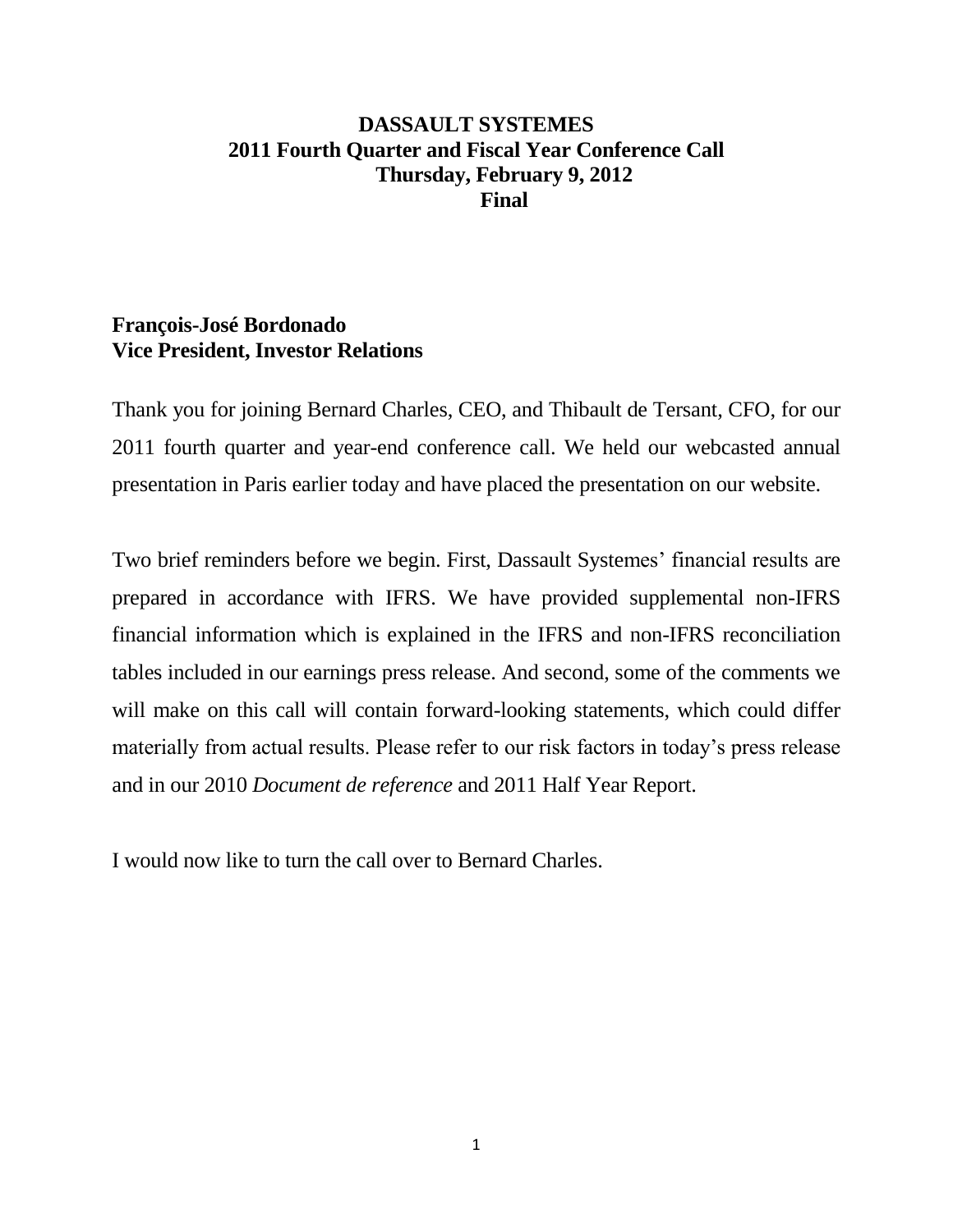## **Bernard Charles President and Chief Executive Officer**

Thank you for joining us today at this conference call and thanks again to all of you who joined us earlier today in Paris.

## **Delivering On All Our Objectives**

2011 was an excellent year for Dassault Systemes, in fact a record year – for revenue, earnings and cash flow as customers adopted our Product Lifecycle Management solutions. Looking at the year in total we delivered on all our key objectives.

- Our financial performance was well balanced, illustrating the good execution across the Company and resulting in our strong revenue growth of 14 percent in constant currencies and earnings per share growth of 17 percent.
- It was a very good year for all of our brands, underscoring their market leadership, technological innovations and keen understanding of their target user communities. Looking at software growth by brand, CATIA was higher by 16 percent, ENOVIA by 14 percent, SolidWorks by 12 percent and Other PLM, including SIMULIA, DELMIA, Exalead and 3DVIA, was higher by 18 percent in constant currencies. We are expanding our presence in new domains in systems with CATIA as illustrated with BMW earlier this year. We are expanding into information intelligence with Exalead providing search-based applications. A recent new engagement is with Abercrombie and Fitch, helping them to protect their intellectual property.
- It was a good year for our sales channels, demonstrating their understanding of their respective markets. We saw a strong performance in our SMB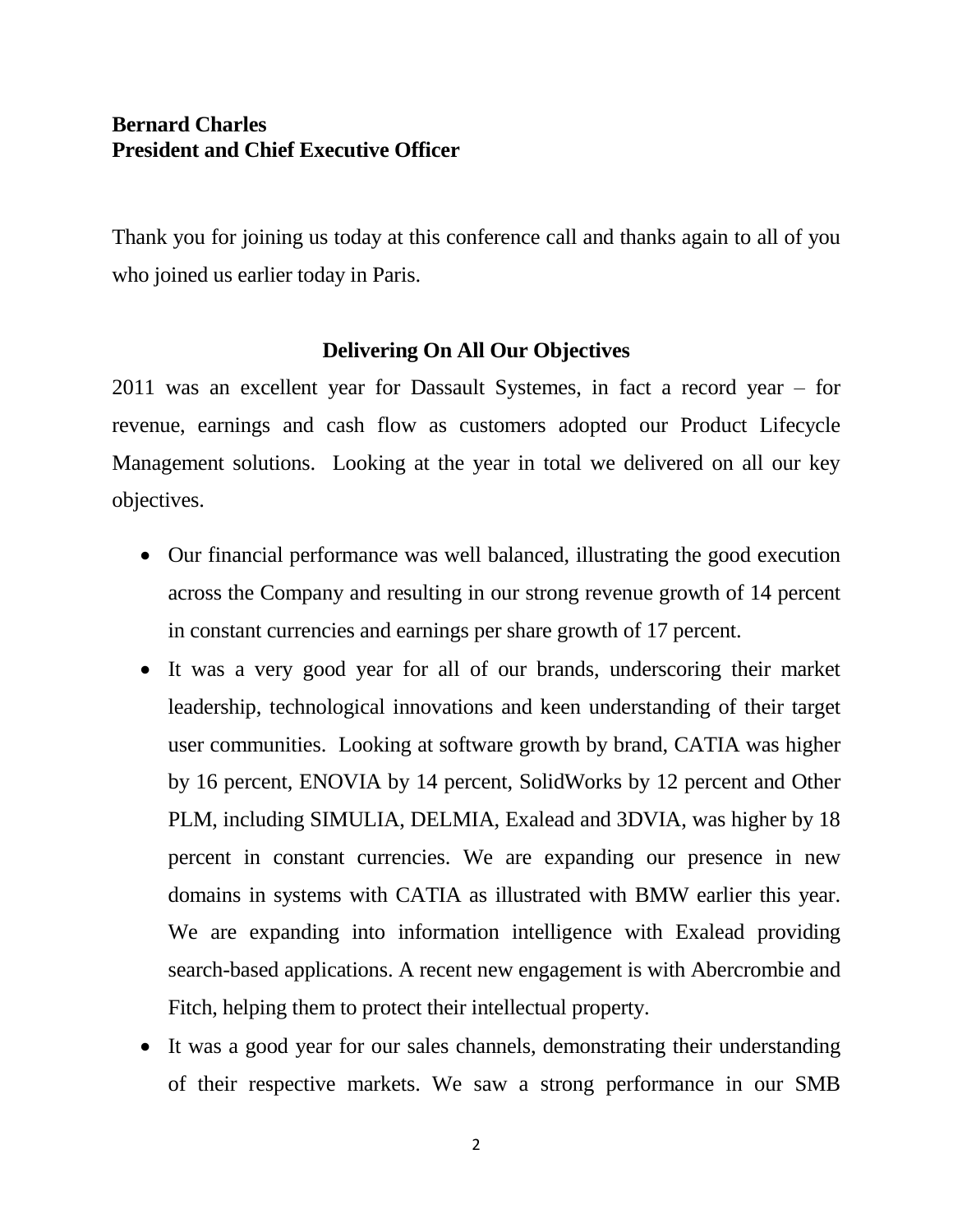channels all along the year, and good progress in direct sales, further demonstrating the success of the IBM PLM salesforce integration. We deepened our relationships with existing clients and welcomed over 18,000 new 3D application customers during 2011.

- Demand for our products was strong around the globe with double-digit growth in constant currencies in our three geographic regions. The stand-out performance from a geographic point of view came from Europe. We are also benefiting from our geographic diversification investments. In Asia we are seeing a very nice dynamic in China, Korea and India.
- 2011 provided many examples of how well V6 is resonating with clients. More broadly, we believe the value of V6 as an online, open integration platform is becoming increasingly evident and its scalable business process support with ENOVIA V6 is equally evident with customers in volume production with thousands and tens of thousands of users demonstrating its robustness and performance capabilities. We are working with over 1,000 V6 enterprise customers to date and seeing the start of CATIA V6 implementations.
- There are several customer engagements that I would like to share with you. Pierre Fabre, a leading life sciences company has selected ENOVIA V6 as its PLM platform to accelerate time to market, improve compliance, expand internationally and drive innovation. Astrium, an EADS company and leader in space transportation and satellite systems, has selected V6 with CATIA, ENOVIA and SIMULIA to enable digital mock-up for all. We are very happy for this project as our first V6 introduction within the EADS group. And we were pleased that Porsche, the well-known luxury car brand within the Volkswagen group, has selected ENOVIA V6 and expanded their DELMIA and CATIA installations to improve their module and platform strategy.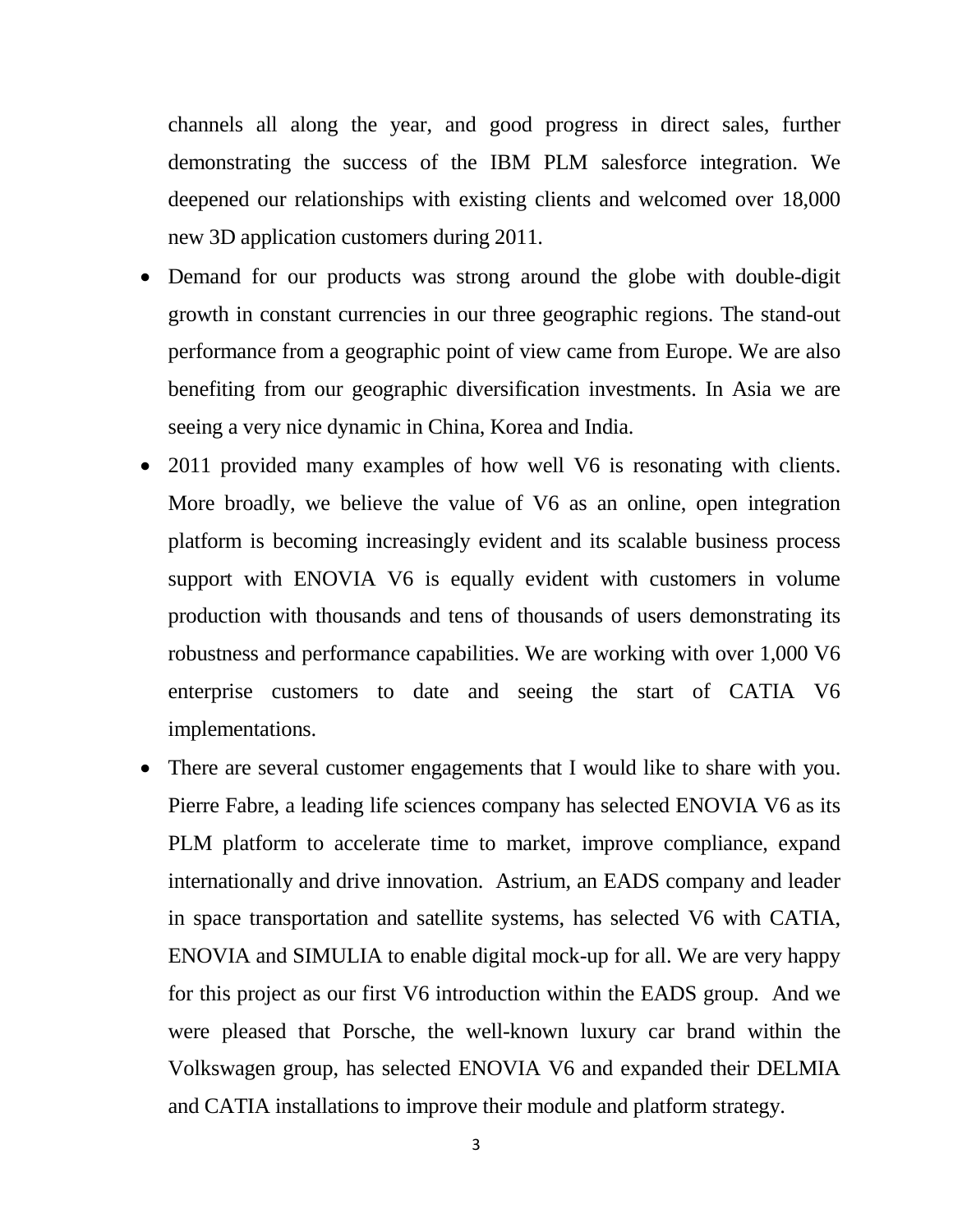### **Opening a New Horizon**

Now let me share with you some of the changes we are seeing in the marketplace and insight into how we are evolving our strategy.

This morning we issued a second press release outlining our plans to open a new horizon: 3D Experience. Very simply, our customers' successes depend upon the success of their product innovation. And this in turn is very dependent upon having a good understanding of their end consumer experience.

If you look across the many successful products on the market, what many of them have in common is that the companies introducing them are innovating in a different way from others. What is changing is that they really want to be able to project themselves into what will be the end customer or end consumer experience. To do so these companies are placing the user experience at the very heart of the innovation process.

At the same time, innovation itself is changing as we move to social industry innovation. So in order to transform the way innovators are able to innovate with consumers it is vital to connect designers, engineers and marketing managers in a new "Social Enterprise".

Now as we observe the world around us I believe the  $21<sup>st</sup>$  century will be a time of unprecedented invention and innovation by providing business and people with 3D experiences to imagine sustainable innovations capable of harmonizing products, nature and life.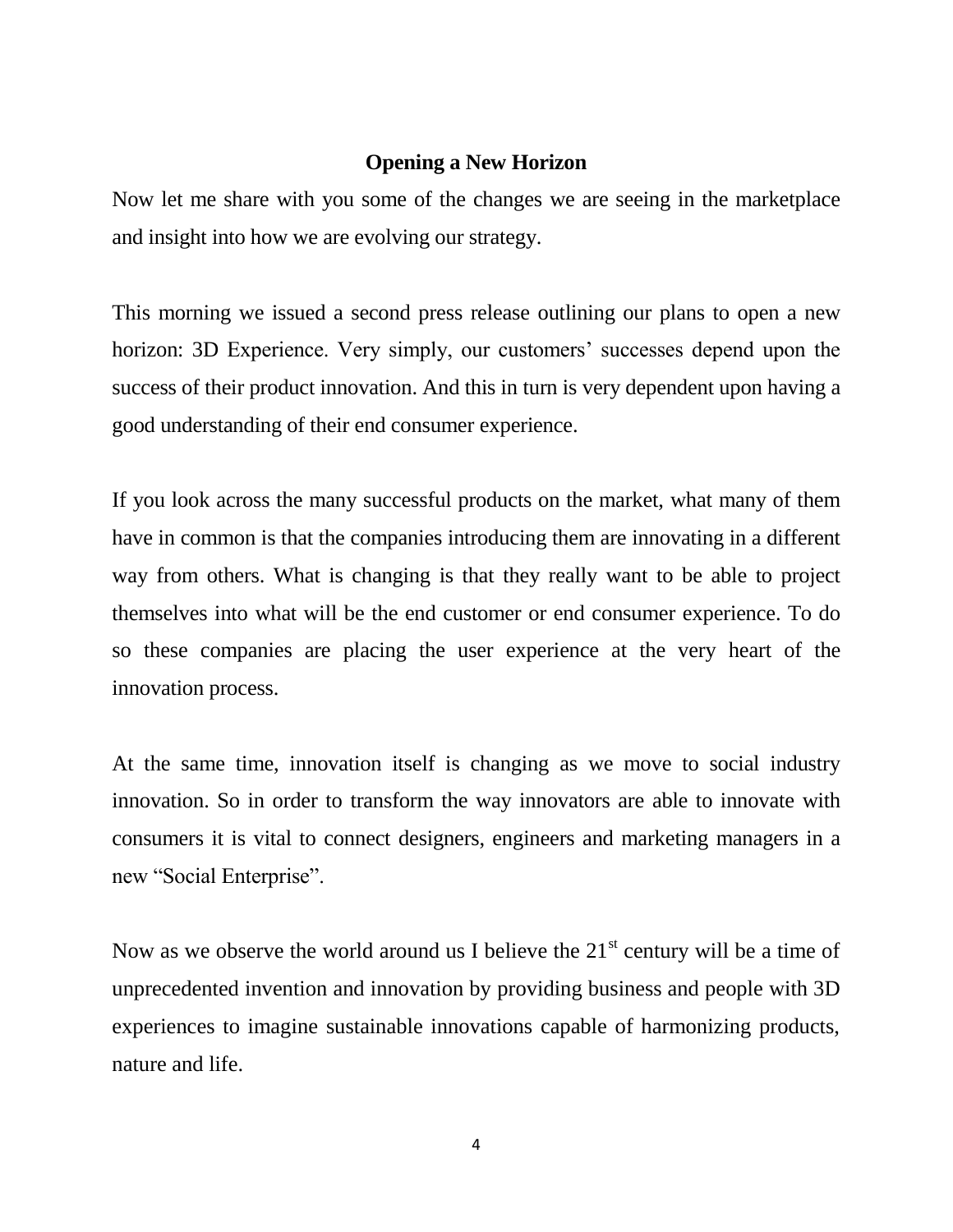### **V6 platform evolution, strategic and operational elements in place**

Now you may ask is this horizon a reasonable one for us to take on and I think here we in fact bring a lot already to the table.

 Working closely with our largest customers we have enriched our V6 platform in the last few years with the addition of Intelligent Information searchbased technologies, social innovation capabilities and realistic 3D virtual experiences and today announced the Netvibes acquisition, as we support even more the Social Business Apps which are part of our 3D Experience Platform. So all the critical components, strategic operational elements are here and we are ready to help our customers – continuing to help them accelerate innovation, improve quality, shorten time to market, reduce costs, enhance supply chain management and manufacturing – as we have been doing, and to also help them in the process to ensure winning consumer experiences.

 So we have all the strategic elements to power a 3D Experience. These strategic elements are accessible through our compass, a navigating panel. Here you have the ability to go very quickly to collaboration for social innovation; find accurate 3D representations; you have the ability to simulate behavior merging the virtual world and real world; you have access to information. So you can really project yourself into the future, powering the experience of your future customer and giving life to a true 3D Experience.

 On top of the strategic elements we already have all the operational elements in place: With our brand focus on user experience which is why we have always insisted on driving leadership here; with our industry focus, bringing knowledge and understanding of what is important and unique to the industries we are addressing; with our sales channels to power the customer experience; and finally bringing it altogether with the 3D Experience Platform.

5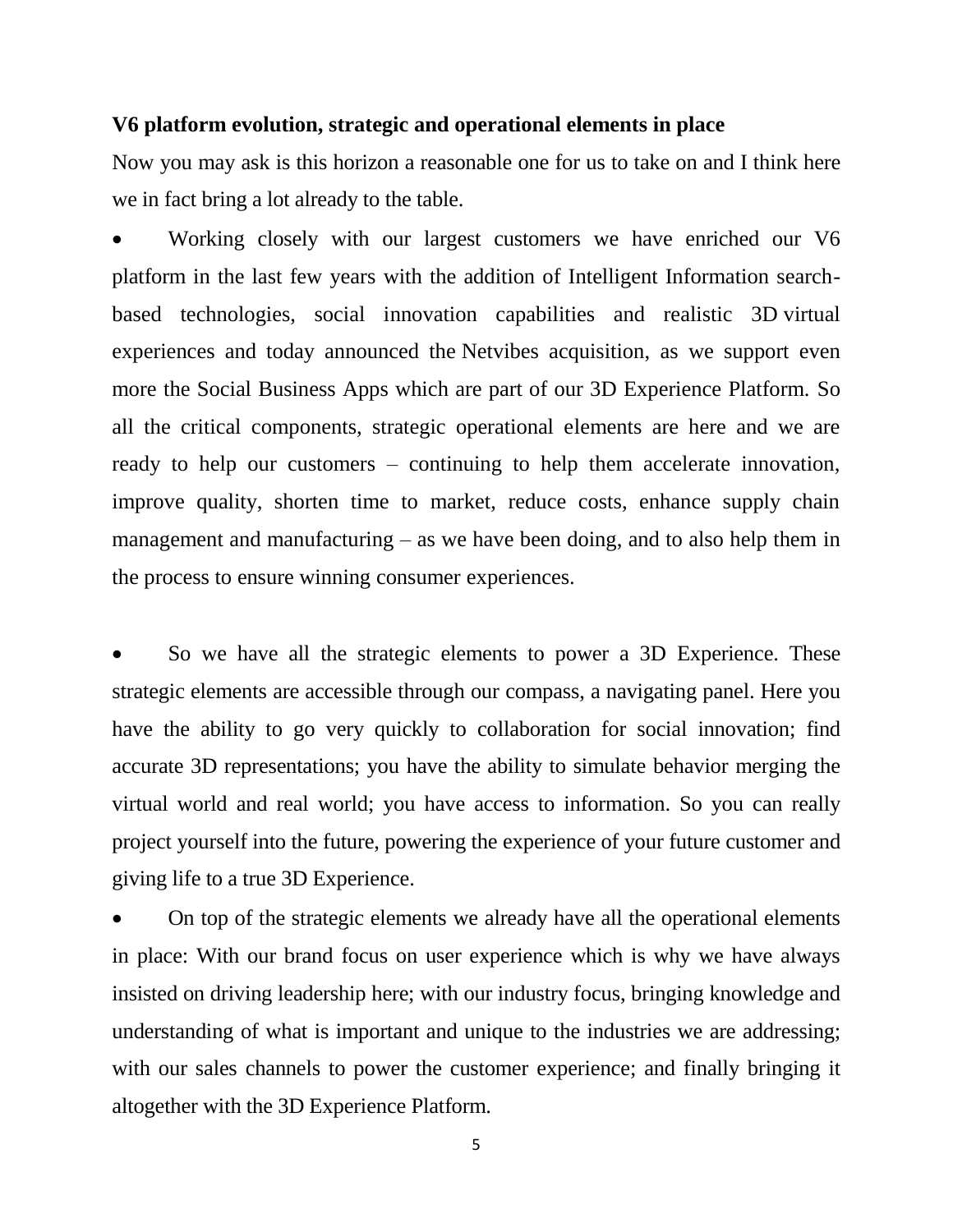And if you look at our financial results, it is clear that our excellent financial performance was driven strongly by the 3D Experiences already made possible with our software applications and especially our V6 platform.

### **Enhancing and Strengthening Our Industry Approach**

Now, in order to help our customers better understand their ultimate customer it is very important for us to have our solutions well aligned to the most critical business requirements of each industry. Therefore, in conjunction with the changes in V6 over the last several years we have also been transforming ourselves, investing in our industry practices in research and development, marketing, and sales, including internally and with our vital partner networks.

To lead our effort, I am very pleased to announce the recent appointment of Monica Menghini, to be Executive Vice President, Industry, Marketing and Corporate Communications and a member of the Dassault Systemes' Executive Committee. I am counting on Monica to spearhead our industry approach by connecting the dots between brand equity, product innovation and marketing excellence to ensure we bring the best value to our customers in all the industries we serve together with our partners. In business meetings with our largest customers it is clear that she has a keen understanding of what is most important to them. And as you have read from the press release she brings a very strong background to this newly created position.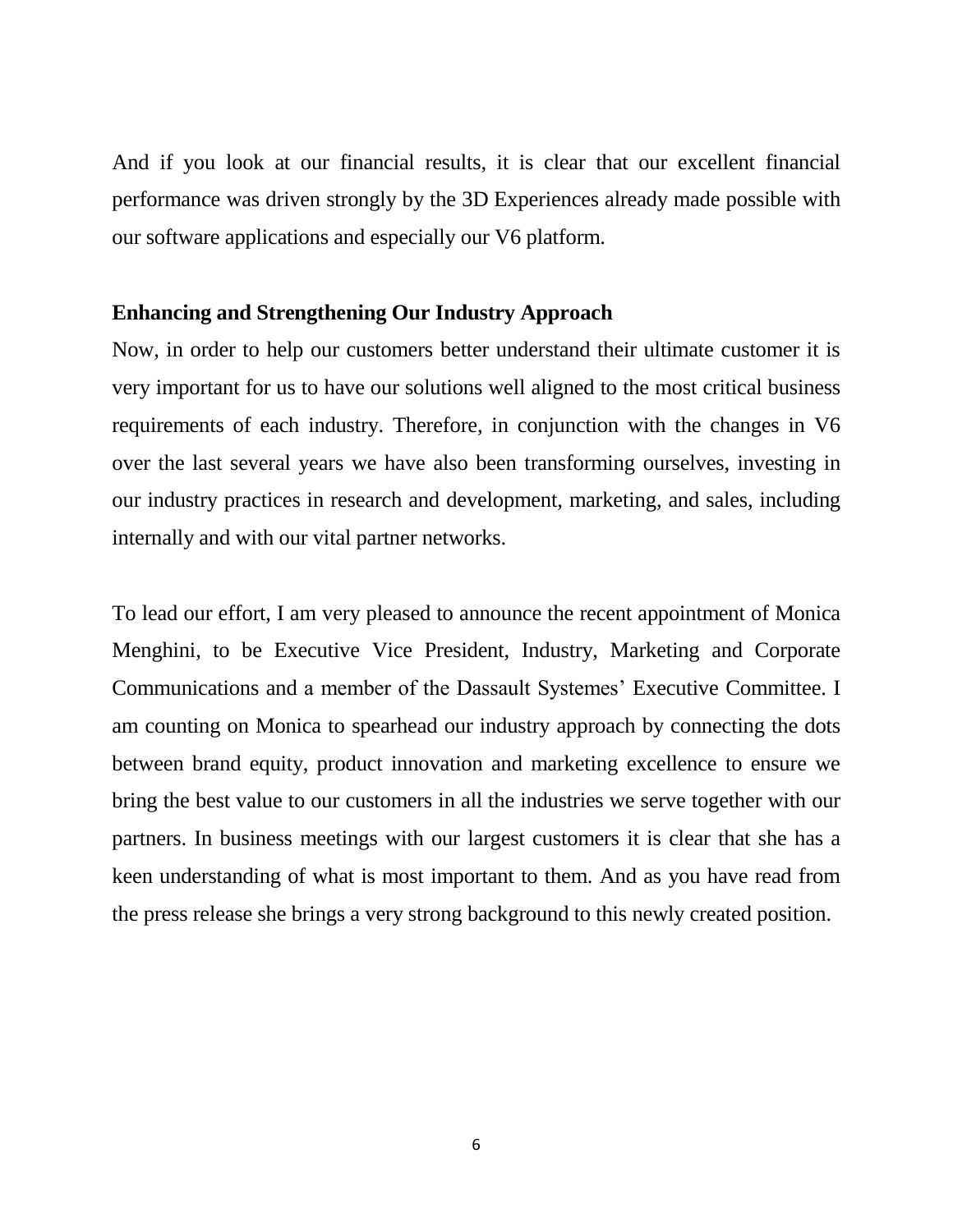# **Significant Opportunity with 3D Experience and Product Lifecycle Management**

Providing a 3D Experience platform broadens the domains we address and it also expands the potential addressable market of users as more people are involved today as the world turns to social innovation.

So we are ready to provide a new technology wave with our 3D Experience platform. We are thrilled by the potential of our 3D Experience strategy to expand our horizons and we are equally excited about our opportunities in Product Lifecycle Management.

### **Acquisition of Netvibes**

Now let me share a few more comments on Netvibes. It is an award-winning brand in dashboard technologies, based here in France. It is integral to what we are doing as V6 is truly a business system, so offering our customers' dashboard intelligence is indispensible. Netvibes is very unique in its ability to enable users to very easily develop personalized dashboards, integrating both internal company information and external data and doing so in a secure fashion. It also offers significant flexibility in delivery with availability on all mobile devices.

With that, I am sure Thibault would like to review our financial results and outlook with you in more detail.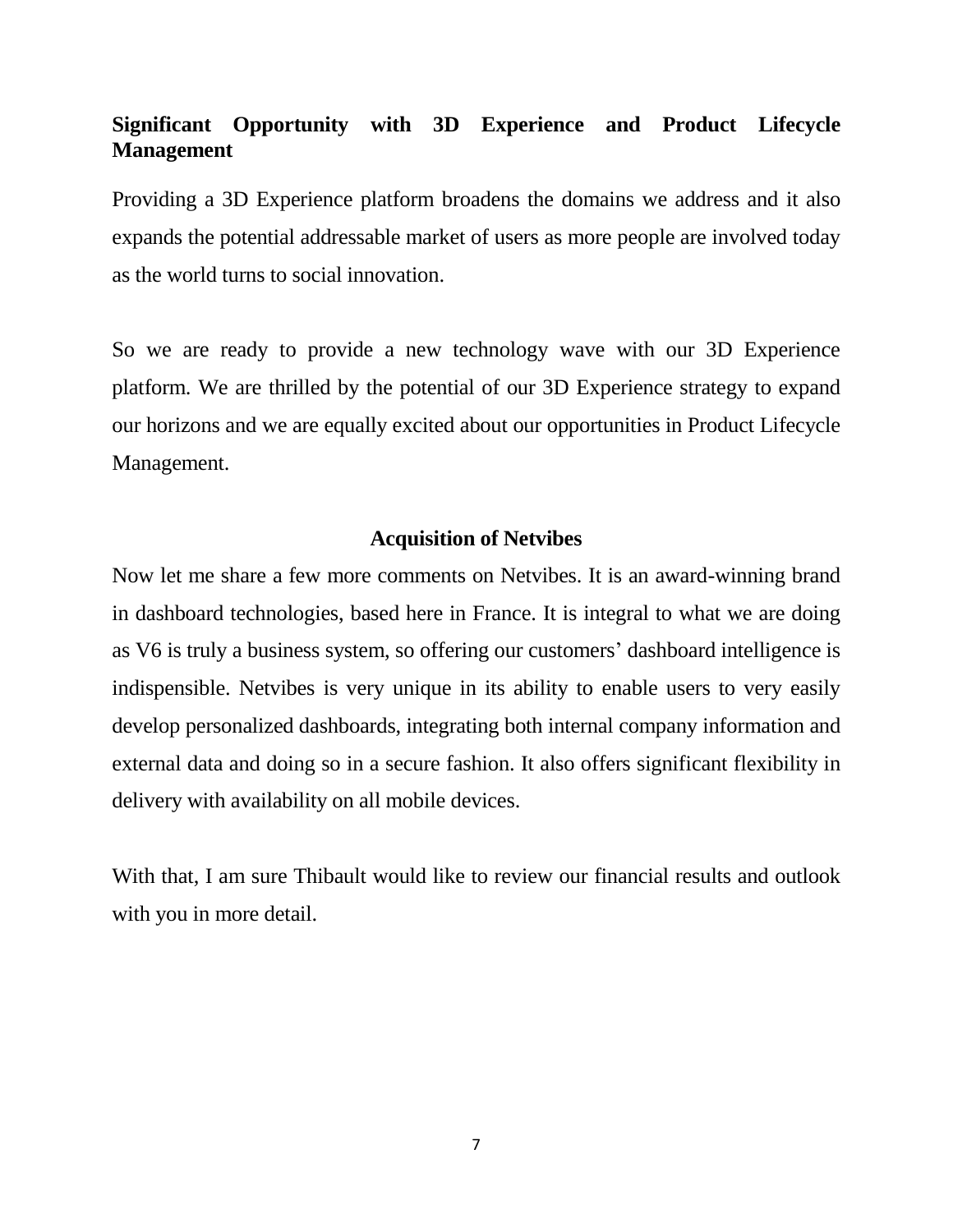## **Thibault de Tersant Senior EVP and CFO**

Good morning and good afternoon to all.

### **IFRS/non-IFRS Differences**

My comments today are based upon our non-IFRS financial results. In our press release tables you can find the reconciliation of our non-IFRS to IFRS data. For revenue, IFRS and non-IFRS are essentially identical for the 2011 periods and for 2010 the difference was 5 million euros in the fourth quarter and 16 million euros for the full year.

As a reminder, revenue growth rates are stated in constant currencies.

### **New Licenses Revenue Growth**

New license revenue increased 13 percent in the fourth quarter. In evaluating the quality of the quarter's new activity I look at two factors among others. First, how did we do last year, and here let me remind you that in last year's fourth quarter new licenses revenue increased 33 percent in constant currencies. So I think we did pretty well here. And second, looking at our quarterly seasonality, I would say that we are closer to our historical seasonality pattern than we were in the year-ago quarter but still stronger than the pre-recession period from 2006 to 2009 with new licenses in the fourth quarter representing 33 percent of our total new license revenue for 2011. So here again a nice proportion and consistent with what we would expect.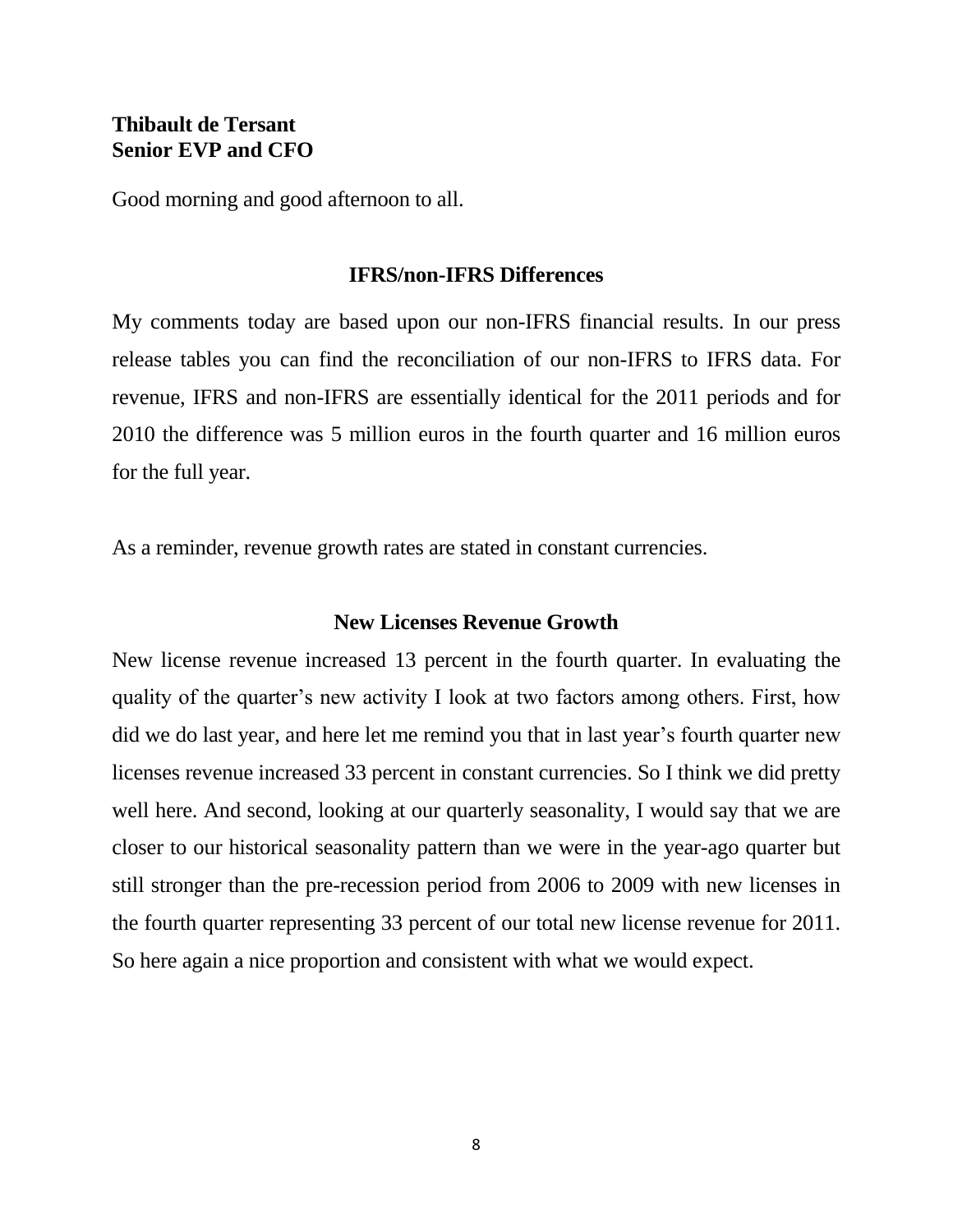For the year, new licenses revenue increased 20 percent. Demand for our software was truly broad-based demonstrating the interest for all our brands. And growth by geographic regions, sales channel and industries was also equally gratifying.

#### **Recurring Revenue Growth**

Turning to recurring software revenue, it was also a good quarter. First, despite a very strong comparison basis with 2010 where we had a high level of one-time maintenance reinstatements, recurring software revenue increased 6 percent in the fourth quarter. And on a sequential basis the growth was 2 percent, so here again very consistent.

For the year recurring software revenue increased 13 percent benefiting from our new licensing activity, solid trends across the Company with respect to maintenance renewal rates and good growth in our rental business. We also benefited from the IBM PLM acquisition.

#### **Services Revenue and Gross Margin**

Services and other revenue increased 11 percent in constant currencies in the fourth quarter principally reflecting an increase in V6 engagements. For the full year services increased 10 percent.

And with a service gross margin of 16 percent for the fourth quarter, we brought the service gross margin back to positive territory for the second half in total at 6.9 percent.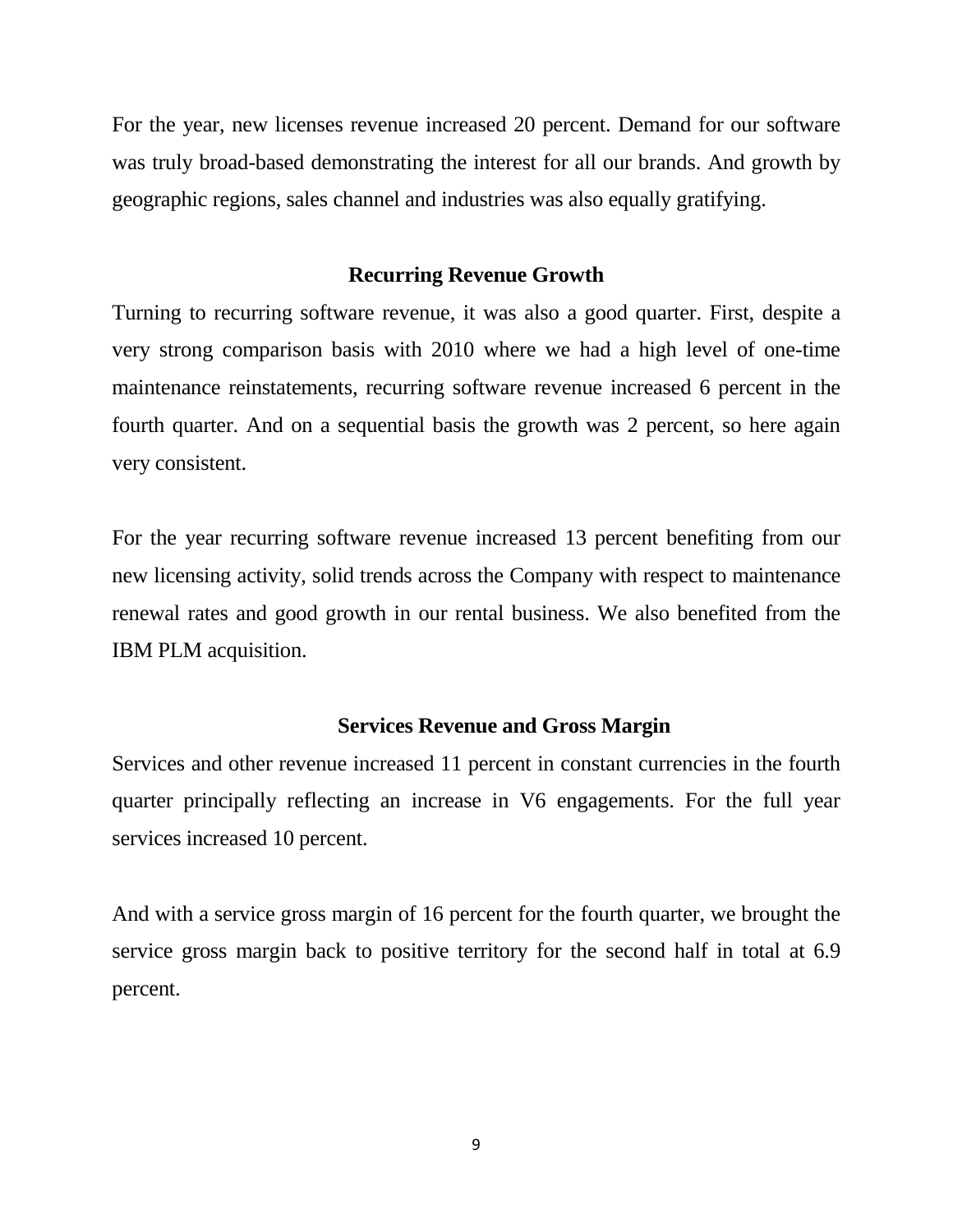### **Operating Income, Operating Margin and Earnings**

Our operating income increased 20 percent to over 540 million euros, driving an increase in EPS of 17 percent for 2011. As you saw from our results we did not receive much help from financial revenue and other, as exchange losses offset the growth in net interest income.

And with a 30.4 percent operating margin for 2011, I can now officially say we met our mid-term 30 percent non-IFRS operating margin target, ahead of our original plan. It is clear we reached it sooner thanks to the demand for our products as customers focus on innovation in all areas of product development and this helped drive adoption of our 3D PLM software. We also reached this target thanks to our focus on leveraging our infrastructure.

Turning to the fourth quarter operating results, I am sure you observed that our operating margin and EPS results did not fully reflect the operating leverage from our revenue outperformance. There were two reasons for this. First, we needed to accrue for a higher level of performance compensation with respect to the revenue results. And second as we did an updated analysis of our normal year-end accruals we decided to take additional reserves for certain IP claims and certain tax matters, with both these items impacting G&A. So these one-off expenses largely accounted for seeing less of the fourth quarter revenue upside fall to the bottom-line. We continue to maintain a strong focus on our expenses and I hope this message is clearly understood.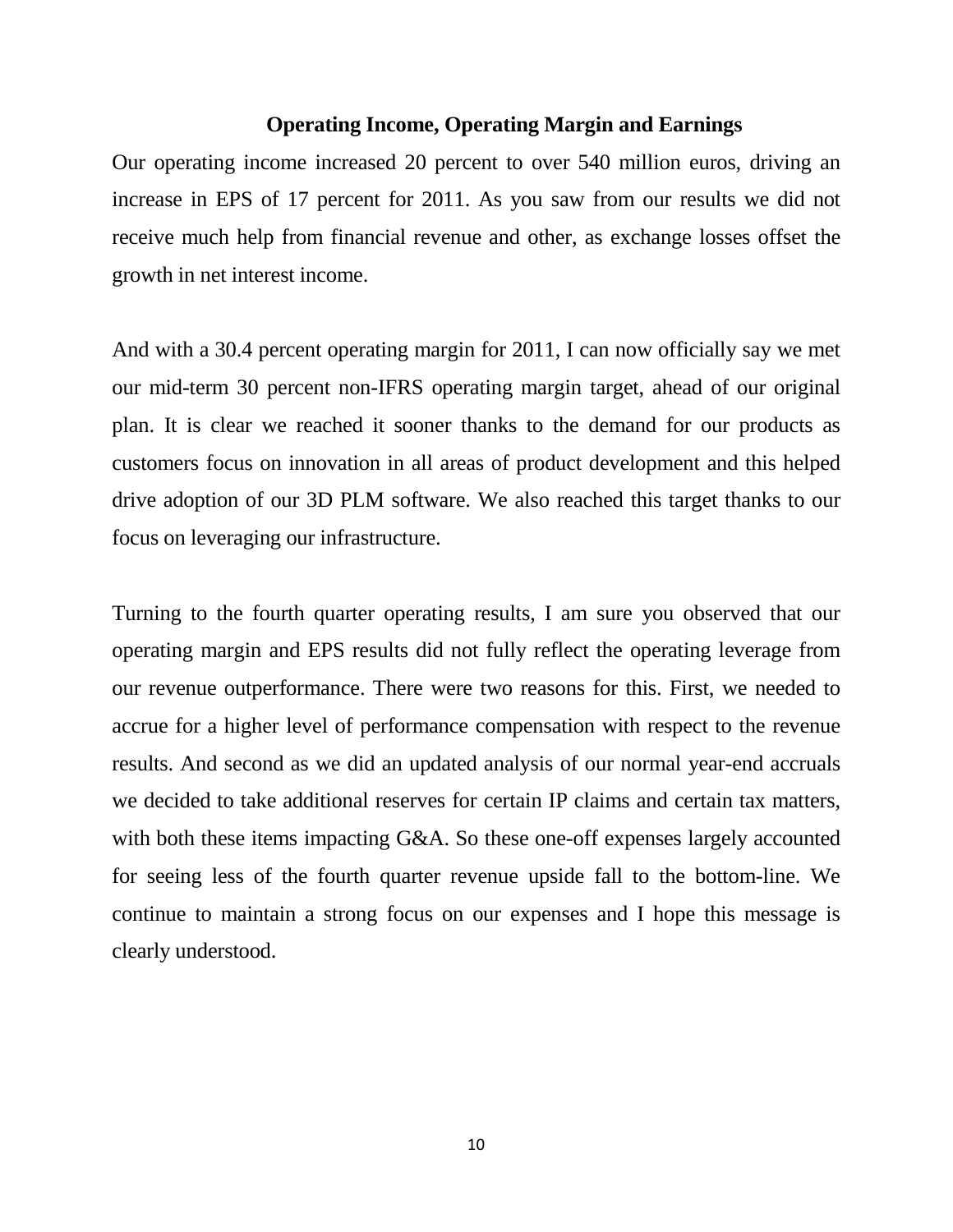### **Regional Review**

Turning to a regional review,

- Europe was our strongest region in the fourth quarter with growth of 15 percent. We benefited from a strong dynamic in Germany and France. For the full year, revenue in Europe increased 17 percent where we did well in our largest markets in Germany and France as well as in many of the other regional markets within Europe. And from an industry perspective growth came from a number of industries.
- Revenue in the Americas was flat in the fourth quarter although from an activity perspective it was a solid quarter. Revenue results simply reflected an important level of deferred revenue for ENOVIA. For the year, the Americas grew 11 percent as we benefited from growth in new target industries and in aerospace and industrial equipment.
- Revenue in Asia increased 6 percent in the fourth quarter and 14 percent for 2011. We continued to see a strong level of activity in China and Korea during the fourth quarter and for the year a nice level of activity across China, Korea and India. With respect to Japan we saw a nice recovery in spending in our SMB channels in the second half. All in all the growth in Asia during 2011was pretty good, especially with the reduced level of new licensing activity with some customers in Japan following the natural disasters.
- Looking in greater depth at our geographic diversification, we made very nice progress here during 2011 with revenue growth of more than 20 percent in constant currencies. It is really the result of the transformations we have made in our three sales channels. Since 2008 high growth countries have grown by 4 points. They now represent 14 percent of total revenue and a higher percent of our new licenses revenue.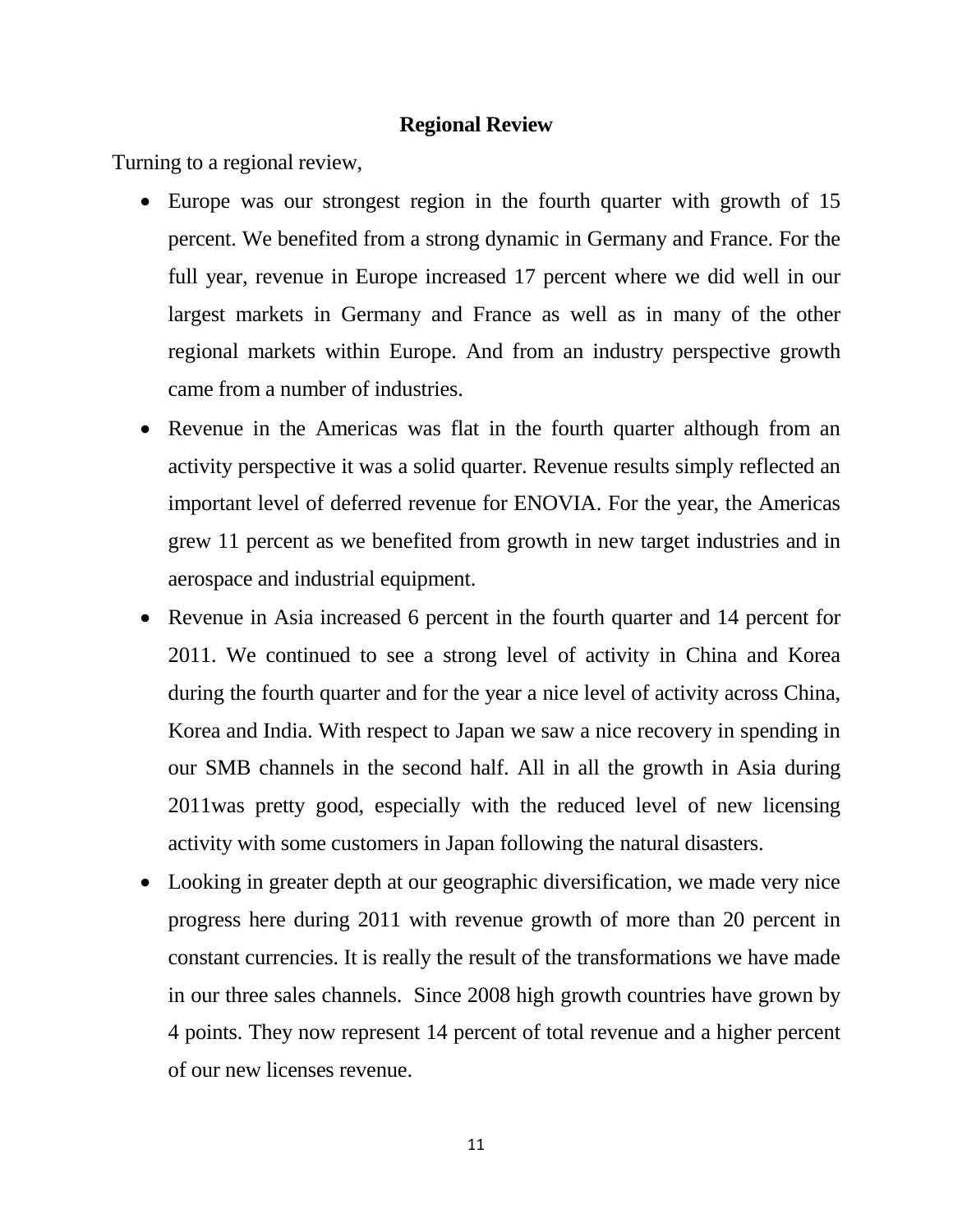### **Revenue by Product Line**

Turning now to our brands:

- I would like to begin with CATIA, the number one brand in the industry for product excellence. Its software revenue increased 7 percent in the quarter on a high comparison basis. First, in the year-ago quarter we had a strong level of maintenance reinstatements as you recall, with these one-time payments largely related to CATIA and second, we also had a high comparison basis for new licensing activity. Nevertheless, I would point out that CATIA had an excellent fourth quarter from a licensing perspective on a tough compare. For the full year CATIA software revenue increased 16 percent. We saw an excellent level of activity in both the automotive and aerospace industries and in target industries as well including recent transactions with Alstom and Nikon.
- For the year, ENOVIA's software revenue increased 14 percent in constant currencies. It had a good level of activity in 2011, including the fourth quarter where ENOVIA had a number of transactions in auto, energy, electronics and consumer goods. It did have a large level of deferred revenue as revenue is recognized over key points in the contracts and this impacted its reported software revenue growth in the fourth quarter.
- 2011 was Exalead's first full year as part of Dassault Systemes and we saw a sharp increase in software revenue, up 80 percent. We see a large opportunity as companies need to utilize massive amounts of information and extract valuable intelligence from it. Our strategy is focused on building an application portfolio, including information intelligence for spares, call centers and e-reputation for example.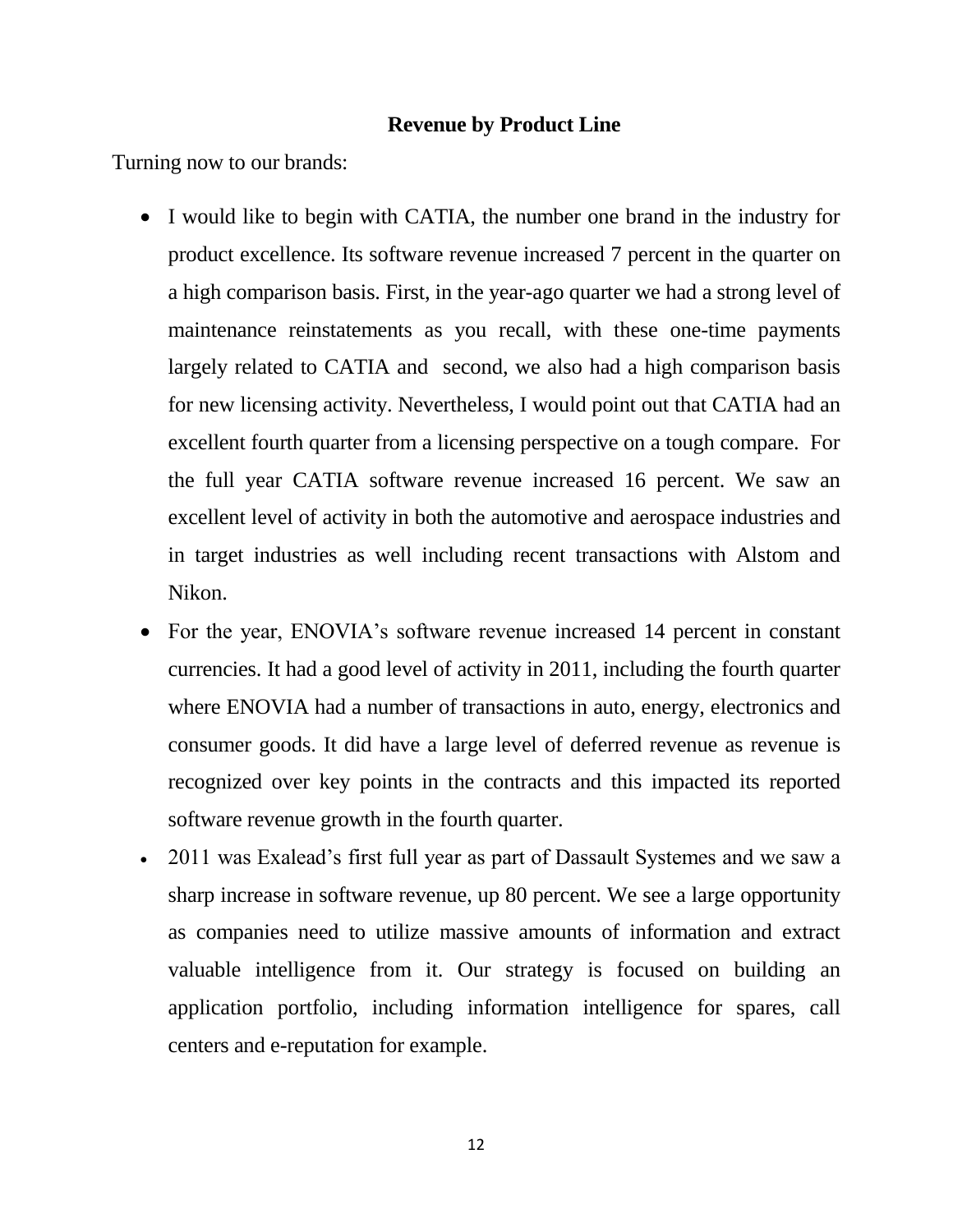• Turning to SolidWorks, it had 9 percent software revenue growth in the fourth quarter with seat growth of 1 percent. Due to the timing of sales in December, recognition of revenue for these seats slipped to January. However, underlining bookings growth was around 10 percent for the fourth quarter, showing a healthy level of growth. During 2011 SolidWorks software revenue increased 12 percent with new seats up 14 percent to just under 48,000 seats and average selling prices up slightly in constant currencies. And finally in terms of footprint and reach, both with businesses and with educational institutions, total seats licensed at the end of 2011 approximated 1.7 million for SolidWorks.

### **Net Financial Position Review**

Turning to a brief review of our sources and uses of cash during 2011 you have seen from our earnings press release that we further strengthened our balance sheet during 2011. We ended the year with a net financial position of 1.15 billion euros, up from 845 million euros at the end of 2010. The 2011 amount is net of 200 million euros of debt which is now classified as short-term debt.

Our operating cash flow was about 450 million euros. During the year we paid our annual cash dividend, totaling 66 million euros. With several ten year stock option programs reaching maturity, we received cash of 233 million euros from stock options exercised. We also repurchased approximately 4 million shares in the aggregate, totaling 227 million euros.

Now, just a few words on our DSOs – a quick view would lead to the wrong conclusion. If you look at our deferred revenue you will see that it has increased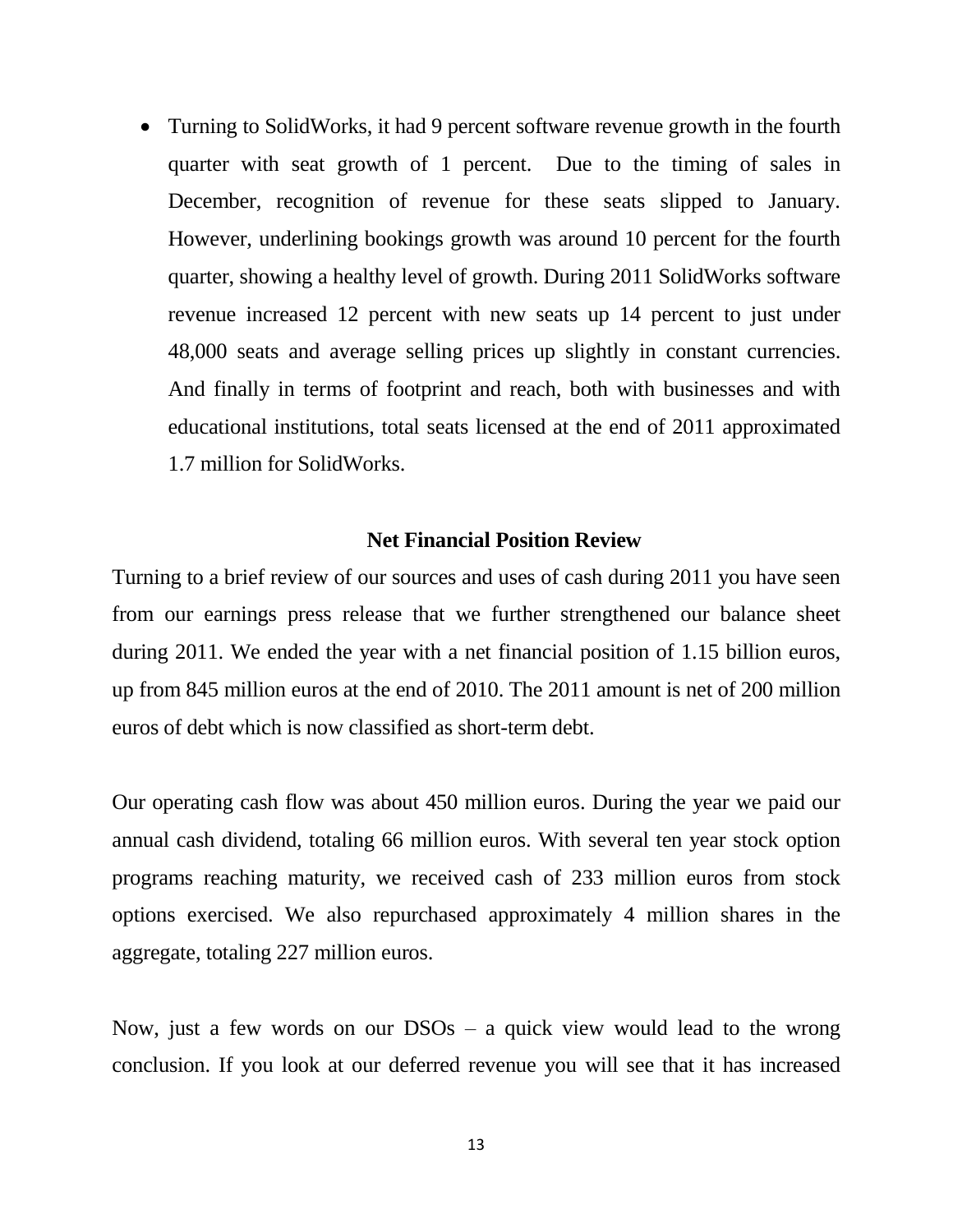significantly and this is affecting the DSO calculation. Our collections, health of receivables and bad debt levels are all showing positive indicators.

### **Initiating 2012 Financial Growth Objectives**

Now let me share with you our initial 2012 financial objectives and how they were developed.

First of all, our thought process is consistent with what we discussed at the end of the third quarter with respect to the market environment. We were and are concerned with the broader climate around us. The economic environment continues to be mixed. There is a focus on reducing public deficits. While government business is more a growth opportunity for us as a company rather than a concern we do have customers that are affected by government budgets. We also anticipate the potential for tighter credit markets and this could have some affect on our customers, particularly our SMB customers. So this is the list of our concerns.

On the positive side, we benefit from our 3D PLM adoption and the broadening of our market with 3D Experience. Further, we continue to see a good level of interest from customers for our brands and this demand is coming from many areas. We are about to enter an accelerating adoption period of our new product cycle with V6. We have three well defined sales channels and in fact are looking to expand our capacity in our indirect channels during 2012 and with respect to our direct sales we have been strengthening our industry focus quite a lot, building out our teams. And our R&D is introducing important new applications, tailored to our industry focus, extending our reach to more domains and broadening the usage of our software to multiple communities of users across companies.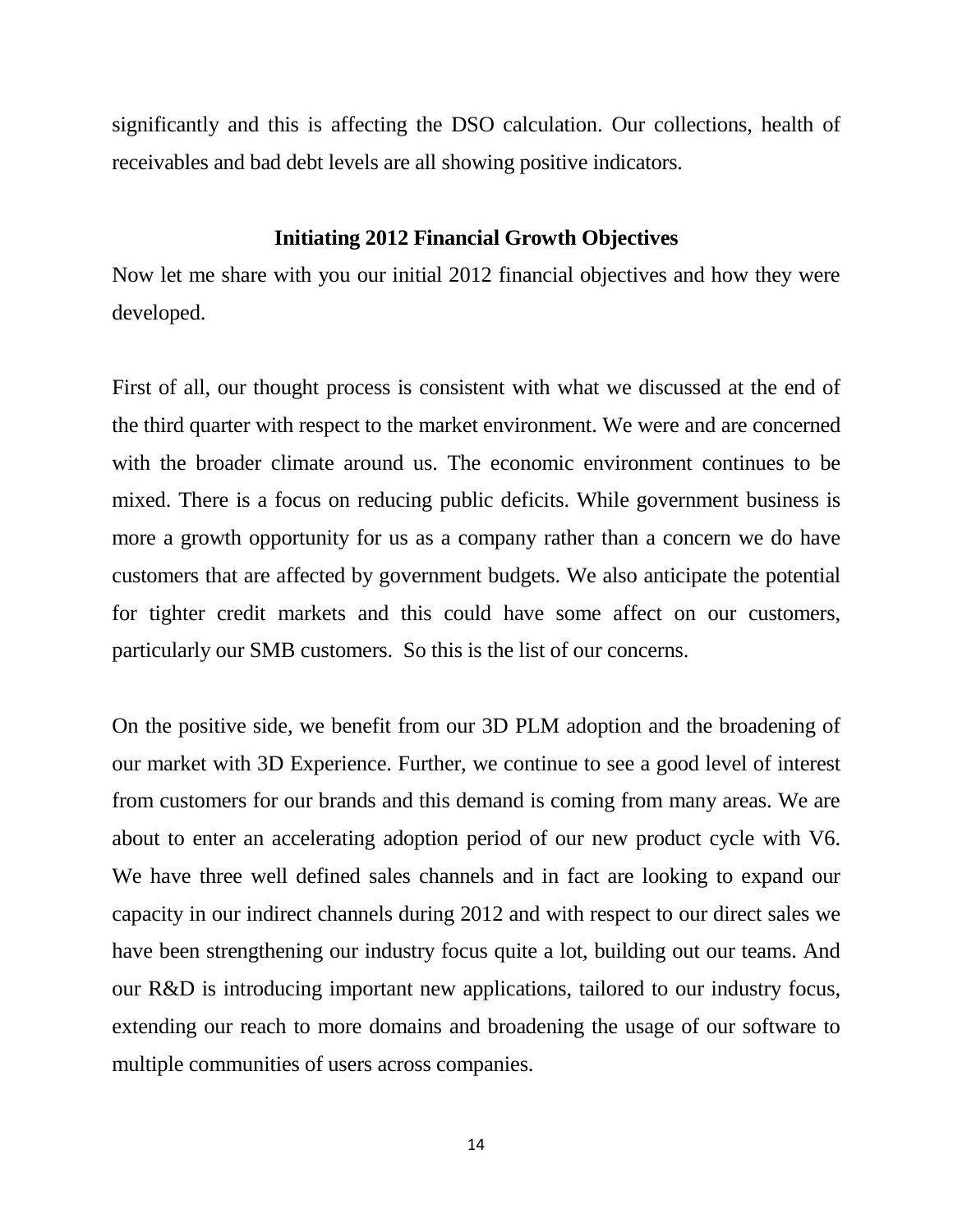Our initial baseline revenue objective for 2012 represents a compromise between the positive factors we see in our businesses and the concerns we have more globally and how they might affect customer decisions. We believe we are starting from a very realistic baseline with our non-IFRS revenue increasing in a range of five to seven percent in constant currencies which represents a growth rate range close to that anticipated for our recurring revenue.

We are looking to deliver a stable operating margin while also making investments. To do this means we are working to generate further operating leverage which above 30 percent can be reinvested in our business. And from an earnings perspective, our initial range is for growth of 3 to 8 percent.

For the first quarter, our objectives are for revenue growth of 5 to 8 percent in constant currencies, a stable operating margin and earnings growth of between zero and 8 percent.

Importantly, we have also assumed a US dollar exchange rate of 1.40 per euro and for the yen 115.0 per euro for all of 2012.

So to summarize, let me leave you with some clear take-aways. First, we see a good dynamic in our business. Second, we have constructed our initial objectives assuming a worsening economic environment and if that turns out to be the case, we believe the revenue growth objectives we have set are workable for all of 2012. Third, we have constructed our budget so that investment spending is aligned with our revenue outlook. Here again, we think this is a better approach rather than trying to undo investment plans later in the year because the environment weakened and this helps ensure we meet our operating margin objective. Now, we were wrong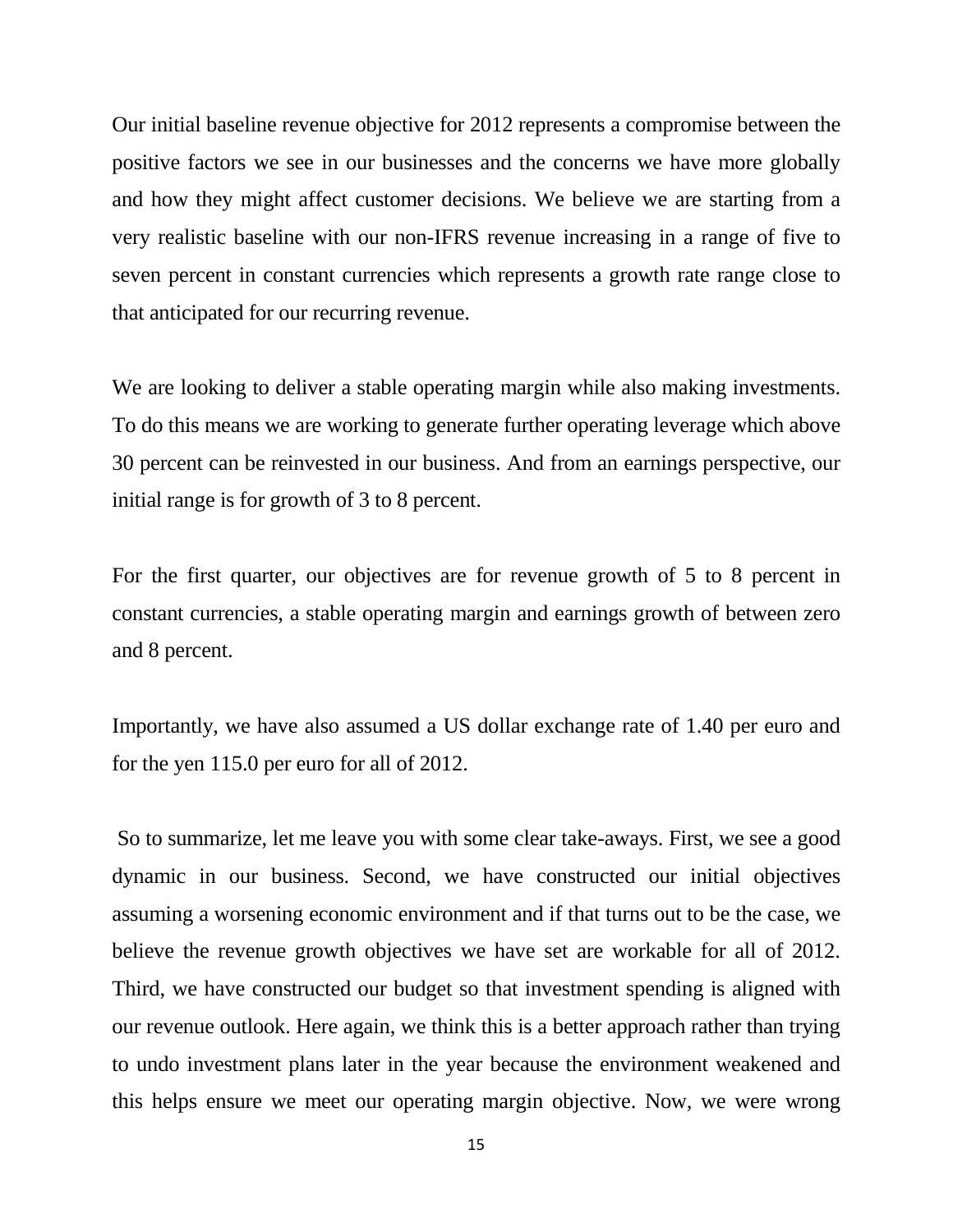with respect to the fourth quarter in that customers did invest at a healthy level, and in fact as you saw, we had a terrific quarter in Europe. Nonetheless I hope these comments help you appreciate our approach. We think it is the right one for shareholders and a better way to ensure that we have our resources where we need in advance in order to deliver our business objectives for 2012 and beyond.

Let me turn the call back to Bernard now.